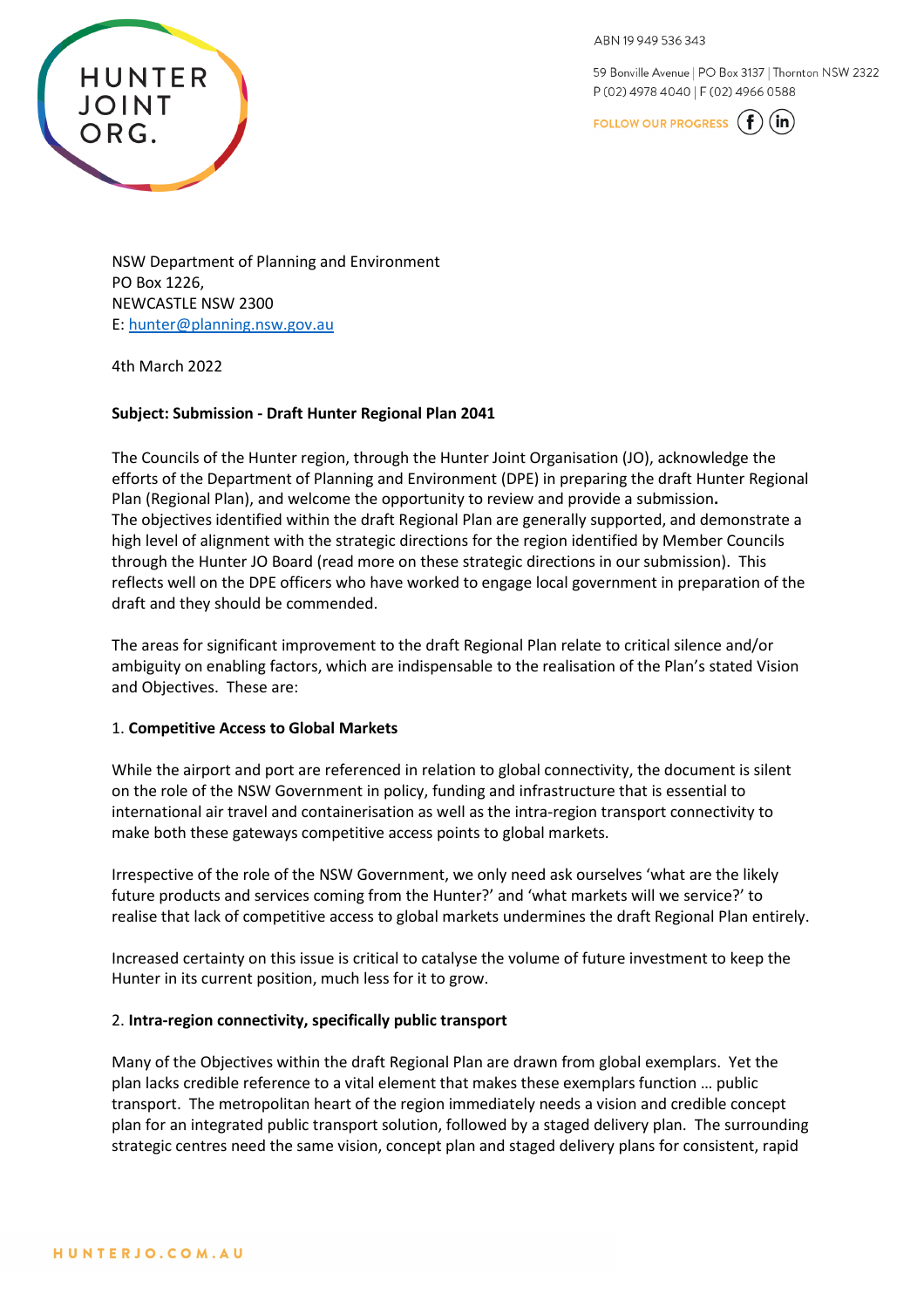

59 Bonville Avenue | PO Box 3137 | Thornton NSW 2322 P (02) 4978 4040 | F (02) 4966 0588

FOLLOW OUR PROGRESS  $(f)(in)$ 

services into the metropolitan heart, with sufficient increased frequency to make them a practical commuter option.

Increased certainty on this issue is critical to equity and productivity for current and future citizens as well as to retain and attract talent in a global market place that sees a viable public transport option as a critical marker for liveability.

### 3. **Governance**

Our submission explores this issue further but, in short, clarity on governance in turn supports clarity and execution with respect to how the Objectives are to be realised and who will be accountable for their delivery. In short, we are unsure how governance will work in light of recent announcements.

### **Our Submission**

The important observations above should be read in conjunction with the information included in the following submission, which focuses on those areas where alignment across Member Councils has been identified. Broader and more detailed feedback on the draft plan as it relates to specific Council areas will also be provided by individual Member Councils separately to this regional submission.

Feedback provided in the submission is focused on the following areas:

- 1. Strategic Alignment and Direction
- 2. Population Forecasts
- 3. Governance Alignment and Implementation
- 4. Connectivity
- 5. Individual Plan Objectives

We would welcome the opportunity to further discuss our comments and recommendations.

Should you have any further queries or to discuss any aspects of our submission, please don't hesitate to contact me on 0405 217 249 or at [ceo@hunterjo.com.au.](mailto:ceo@hunterjo.com.au)

Yours Sincerely

Joe James CEO Hunter Joint Organisation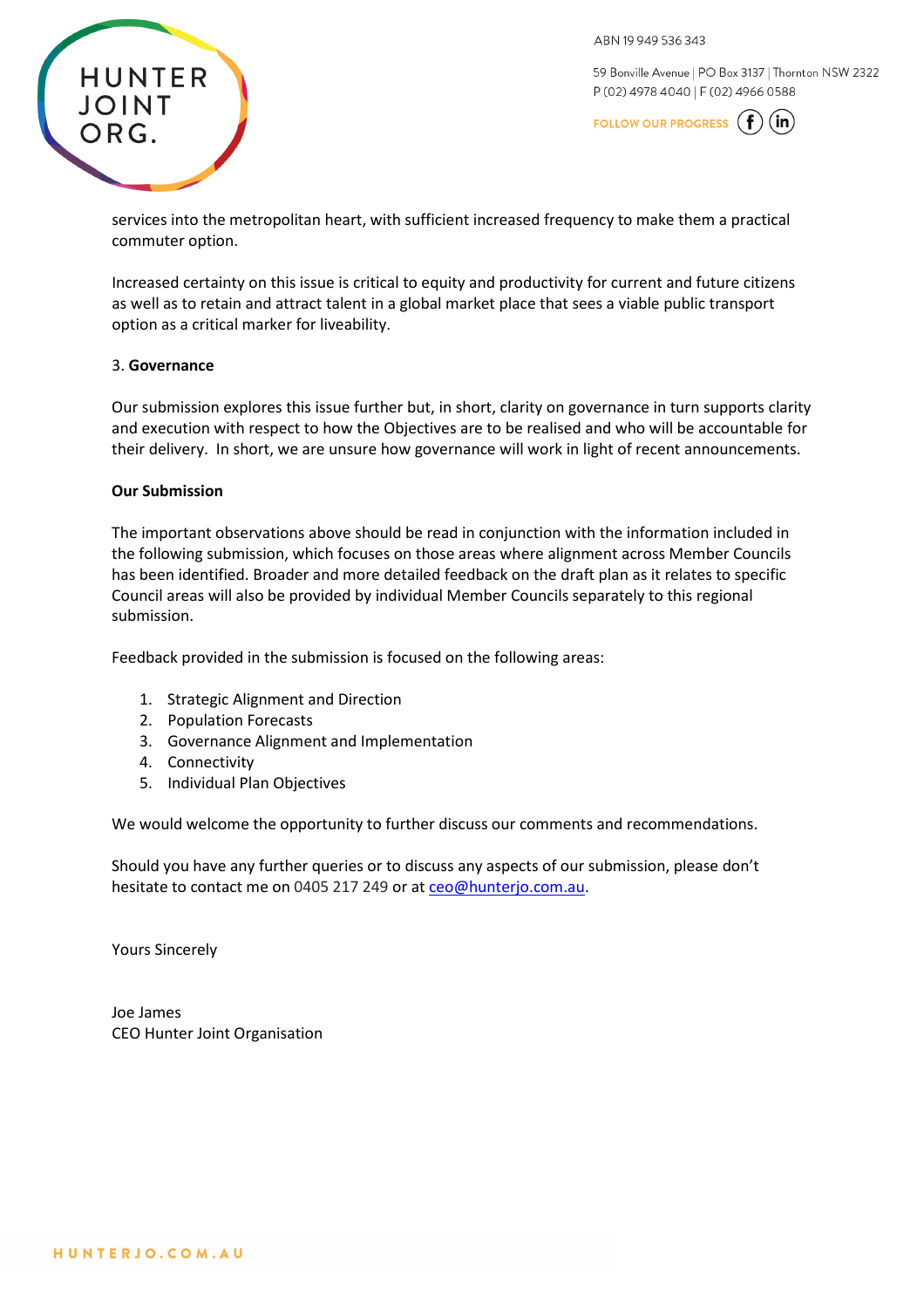59 Bonville Avenue | PO Box 3137 | Thornton NSW 2322 P (02) 4978 4040 | F (02) 4966 0588



# **Submission by the Hunter Joint Organisation on the draft Hunter Regional Plan 2041**

### **Introduction**

**HUNTER** 

JOINT

ORG.

The Hunter Joint Organisation is a statutory local government entity established by the NSW Government, through the *NSW Local Government Act 1993,* to support councils work together for better rural and regional outcomes, and to enhance the way local and state governments work together to plan and deliver important regional infrastructure and investment.

Member Councils of the Hunter JO include:

- Cessnock City Council
- Dungog Shire Council
- Lake Macquarie City Council
- Maitland City Council
- MidCoast Council
- Muswellbrook Shire Council
- City of Newcastle
- Port Stephens Council
- Singleton Council
- Upper Hunter Shire Council

The core statutory functions established for the Hunter JO are:

- 1. **Strategic planning and priority setting** to establish strategic regional priorities for the Joint Organisation area and to establish strategies and plans for delivering those priorities
- 2. **Intergovernmental collaboration** to identify and take up opportunities for intergovernmental cooperation on matters relating to the Joint Organisation area.
- 3. **Shared leadership and advocacy** to provide regional leadership for the Joint Organisation area and to be an advocate for strategic regional priorities.

The information provided in this submission focuses on those regional scale issues, priorities and responses on which Member Councils are aligned regarding the focus and directions that are identified in the draft Hunter Regional Plan.

### **Overall comments**

#### **1. Strategic Direction and Alignment**

At an overall level the objectives identified within the draft Hunter Regional Plan are generally supported, and demonstrate a high level of alignment with the strategic directions for the region identified by Member Councils through the Hunter JO Board, which include: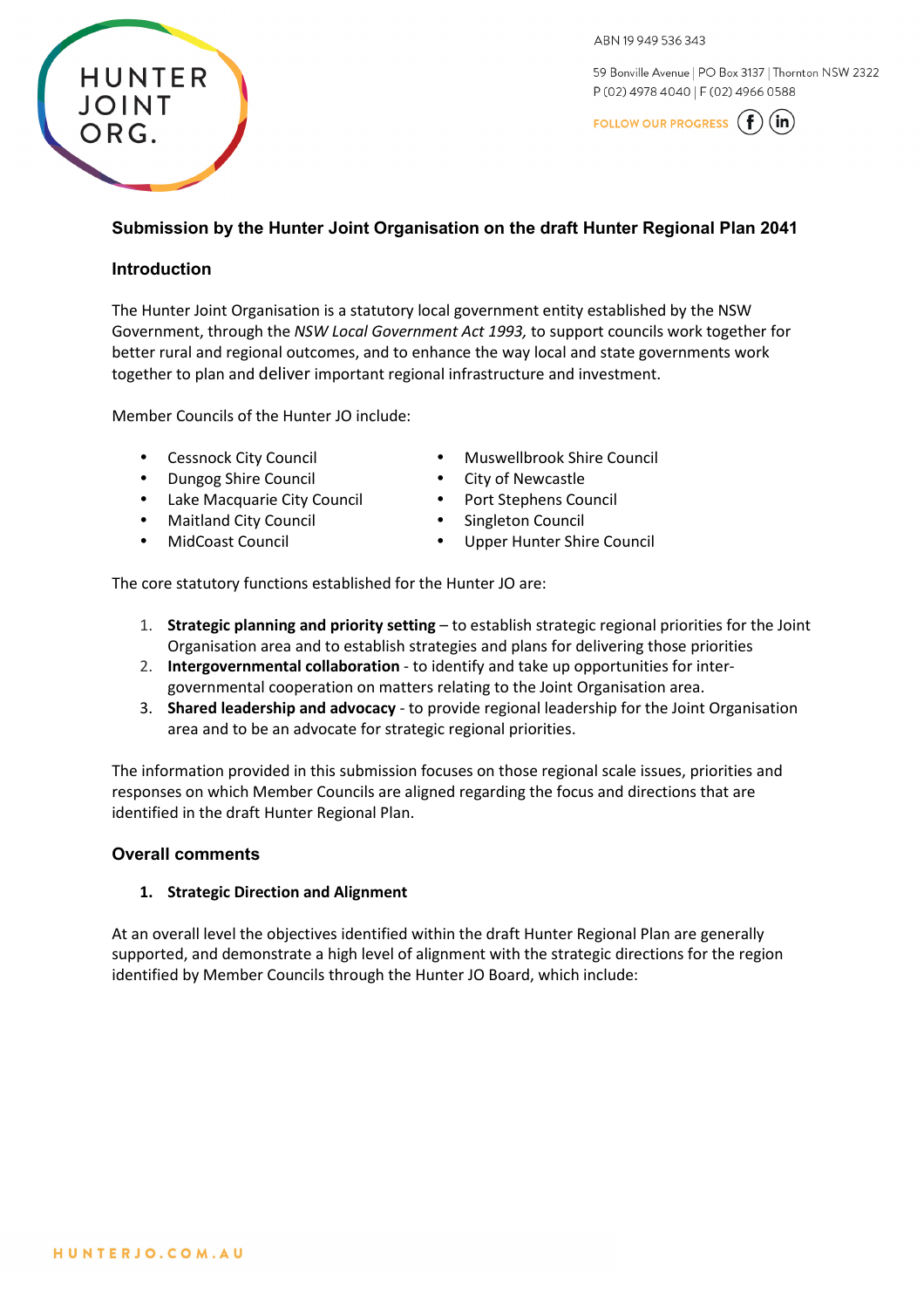59 Bonville Avenue | PO Box 3137 | Thornton NSW 2322 P (02) 4978 4040 | F (02) 4966 0588

FOLLOW OUR PROGRESS  $(f)(in)$ 

| <b>Strategic</b><br><b>Priority</b> | <b>Focus</b>                                                                                                                                                                                                                                                                                             |
|-------------------------------------|----------------------------------------------------------------------------------------------------------------------------------------------------------------------------------------------------------------------------------------------------------------------------------------------------------|
| Connectivity                        | • A globally focused Hunter connected to international markets will underpin<br>the successful economic evolution of the region                                                                                                                                                                          |
|                                     | • Efficient and effective access to global markets will be key to ensuring the<br>region's competitiveness in the global marketplace.                                                                                                                                                                    |
|                                     | • Addressing the existing transport infrastructure deficit and improving intra-<br>regional connectivity is key to realising the broader aspiration and strategic<br>goals for the region (i.e. economic evolution, liveability and resilience)                                                          |
| Jobs and a<br>Growing<br>Economy    | • As we transition to a clean energy future, we need to evolve the Hunter's<br>economy to replace the dominance of coal with other products and services,<br>at a level that will replace and ideally provide more jobs than those currently<br>provided by the coal industry.                           |
|                                     | • Access to global markets to attract investment and talent to evolve our<br>economy, and to sell our products and services on the world stage, will be<br>key to the Hunter's economic evolution                                                                                                        |
| Liveability                         | • Creating a highly liveable region and facilitating ease of access to that<br>lifestyle via global connections and improved inter and intra-regional<br>connectivity is key to attracting and retaining skills and talent in the region,<br>and providing a high quality of life for local communities. |
| Resilience                          | • Ensuring the region is prepared for change, and able to withstand and<br>recover from natural and human induced risks (i.e. natural disasters, climate<br>change, economic and social disruption and change)                                                                                           |

The objectives of the draft plan are also generally consistent with the Local Strategic Planning Statements and Housing Strategies of Member Councils that aim to increase urban consolidation in and around centres, housing diversity, walkable neighbourhoods, quality public places and green infrastructure, and access to jobs and services, as well as conservation of important biodiversity and natural areas.

While this alignment is welcomed, it has been identified that the draft Plan represents a significant shift in focus and direction from the previous Hunter Regional Plan 2036. As a general principle, if such fundamental shifts were to occur every five years, it has the potential to compromise the ability of Councils to take a long-term planning approach for the Hunter both locally and regionally.

From a delivery perspective, it is noted that the objectives included in the draft plan are quite broad, with limited detail on how they are to be realised and who will be accountable for their delivery. For those areas where Local Councils will have responsibility for delivery, it is recommended that clear principles be provided that can be used by Councils when assessing planning proposals, in line with the various governance arrangements that are in place. It is also recommended that a monitoring and reporting framework be established, implemented and regularly reported on by the NSW Government to ensure transparency and accountability around delivery of the Regional Plan.

**HUNTER** 

JOINT

ORG.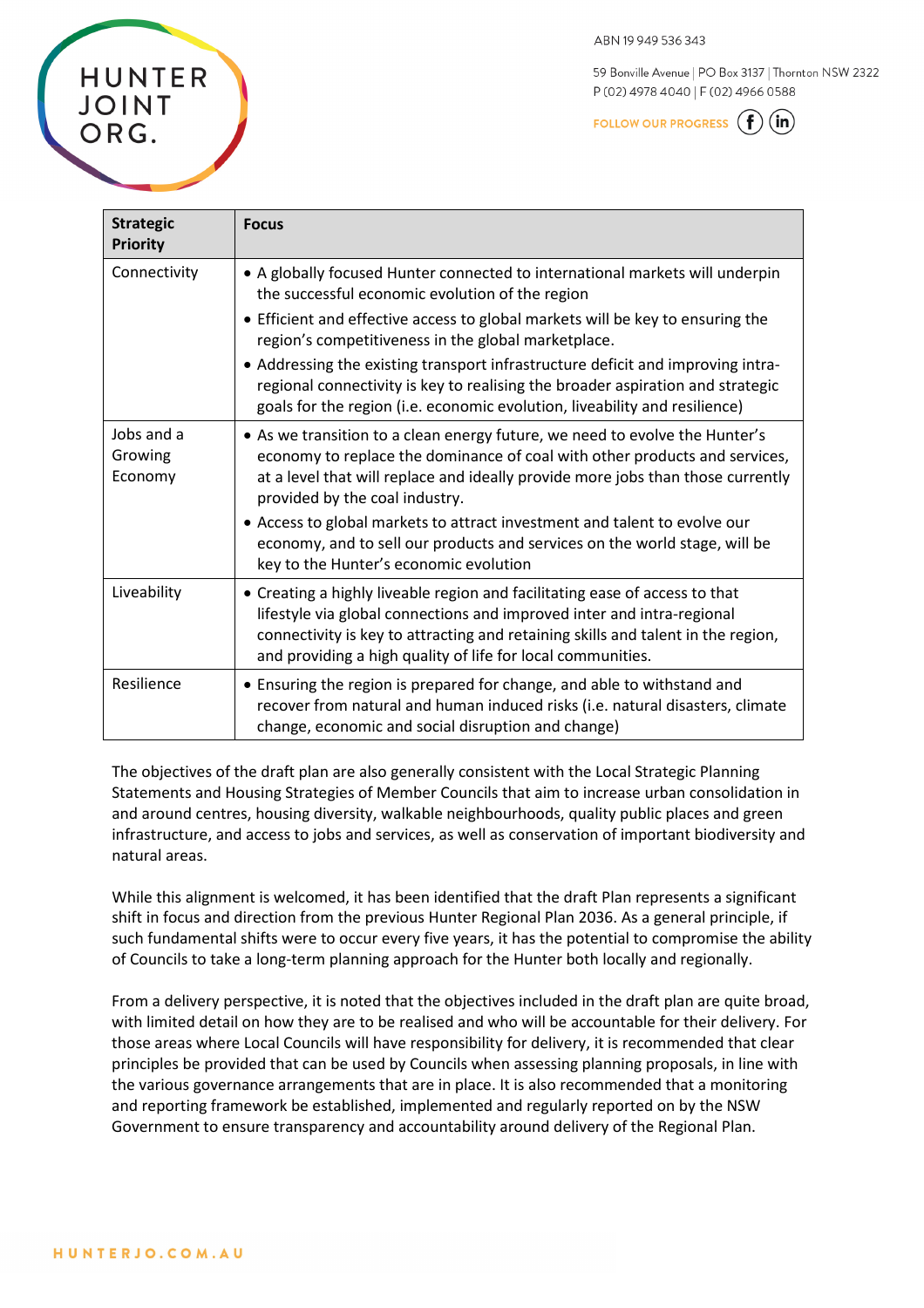59 Bonville Avenue | PO Box 3137 | Thornton NSW 2322 P (02) 4978 4040 | F (02) 4966 0588

FOLLOW OUR PROGRESS  $(f)(in)$ 



### **2. Population Forecasts**

Recent work completed by the Hunter JO, which draws on the expertise and data of Councils, State Government Agencies and Authorities, and key regional stakeholders, is forecasting that the region is more likely to experience a 50,000 -100,000 population estimate above the NSW Government official population forecasts by 2041. This will require additional infrastructure, services, jobs and housing across the region to meet these needs. This potential increase in population will also impact objectives 3 and 4 bringing congestion, connectivity and housing issues into the future over and above the existing planning horizons identified in the draft plan.

A potential solution would be to build in regular population review mechanisms every 2-3 years that assesses the trajectory of population using a broad scope, similar to the population scenario planning work recently undertaken by the Hunter JO. The assessment would include 'trigger points' for population projections that invoke additional infrastructure, services, jobs and housing planning to meet future needs. The trigger points would be designed to meet preparatory planning needs (i.e. 5-10 years for planning to delivery of rail and road improvements, 3-5 years for housing developments etc.)

### **3. Governance Alignment and Implementation**

At an overall level, it is the policy position of the region's councils, through the Hunter JO Board that the following is needed regarding the delivery of key regional planning documents such as the Hunter Regional Plan:

- Greater regional input and influence in decision making is required on projects and initiatives that will principally shape the region and its future
- Increased local (regionally based) leadership and involvement in tactical decision making, to facilitate understanding of and accountability around decision making at a local level, and to avoid a disconnect with place by State Government decision making around the delivery of local resources and programs.
- Greater accountability around the prioritisation, sequencing and resourcing of delivery of regional plans. Responsibility and accountability for the delivery of actions is dispersed and fragmented across a range of agencies and stakeholder organisations.
- Greater accountability within central government for prioritising the policy framework and resourcing needed to deliver key State Government Planning documents.
- More sophisticated approaches to planning and investment. Coordination of planning, infrastructure and budgets across delivery agencies will deliver better outcomes from public investment in the region.
- Improving the currently fragmented governance approach to the delivery of regional plans is required, to enhance strategic planning and investment in the region, at a time when such investment is critical to support the region transform and diversify its economy in the face of major structural adjustments in the energy, resources and manufacturing sectors.

It is noted that the draft plan identifies specific new governance arrangements regarding the delivery of the Hunter Regional Plan, including extension of the Urban Development Program Committee to encompass all of the Hunter Region, and the establishment of a Place Delivery Group to address agency referral and place-making matters. Specific feedback on these new arrangements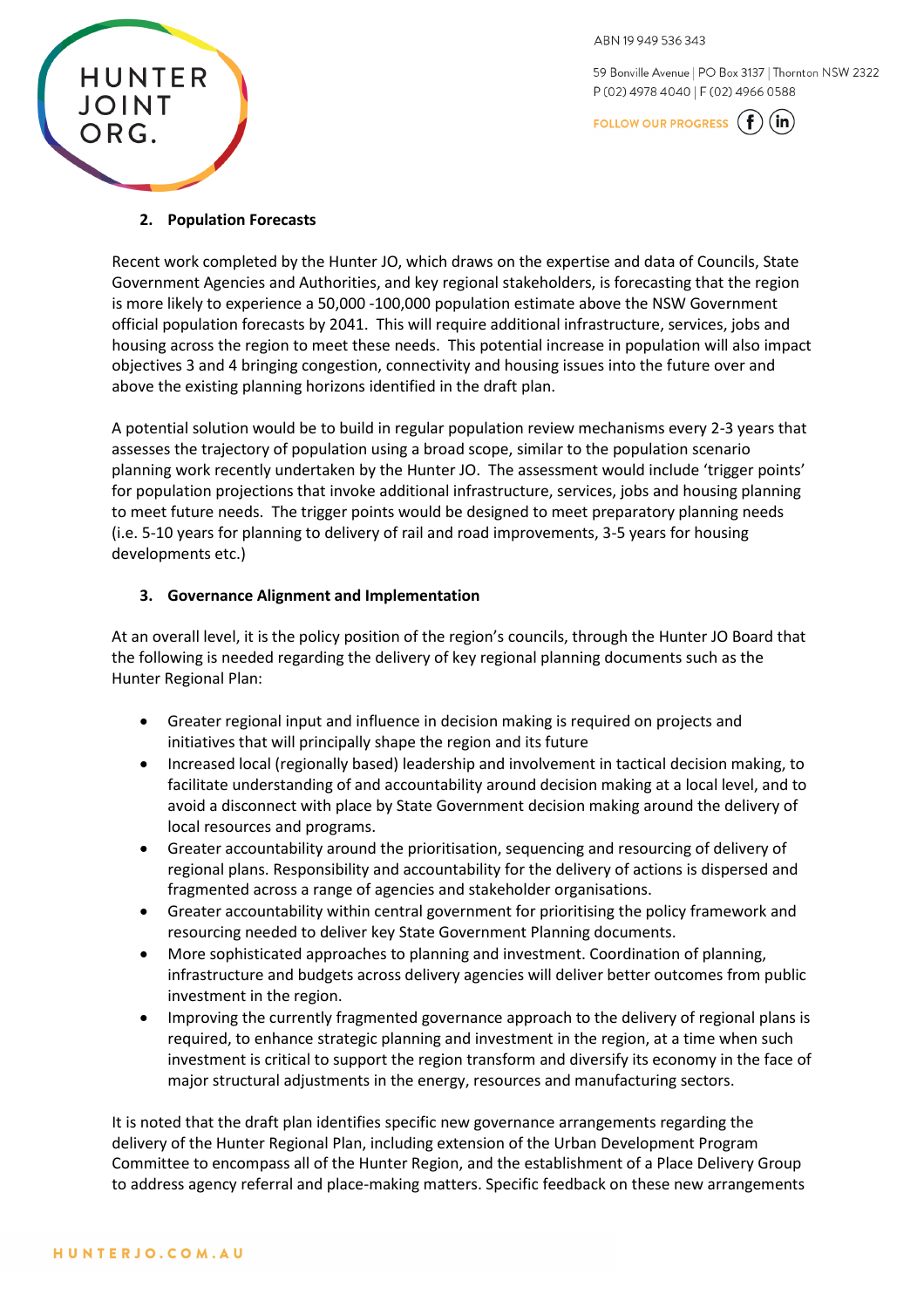

59 Bonville Avenue | PO Box 3137 | Thornton NSW 2322 P (02) 4978 4040 | F (02) 4966 0588

FOLLOW OUR PROGRESS  $(f)(in)$ 

are provided below, however at an overall level regarding governance arrangements proposed in the draft plan, the following comments are provided:

- In December 2021, the NSW Government announced the establishment of the Greater Cities Commission, which will now incorporate Newcastle, and potentially the broader GNMP area. Clarity regarding the involvement or relationship between the Greater Cities Commission and both the Hunter Regional Plan and GNMP needs to be clearly identified within the Hunter Regional Plan, to ensure accountability around decision making and plan delivery is clear.
- Other key regional strategies and reforms have also recently been released or are on the verge of being released. The relationship between these and the frameworks and responsibilities included in the draft regional plan are unclear. It is recommended that these strategies and reforms be considered concurrently, to ensure alignment between them and with the regional plan prior to it being finalised. This will provide greater certainty that planning proposals, consistent with the regional plan, will align with the statewide reforms and achieve more efficient implementation. Examples of these recent strategies and reforms include:
	- Transport for NSW's draft Hunter Regional Transport Plan
	- The Minister's recently released Planning Principles
	- Ministerial Directions (to come into place in March 2022)
	- Recently revised SEPPS
	- Employment Zone Reforms
	- Greater Hunter Regional Water Strategy
	- Lower Hunter Water Security Plan, all of which have direct implications for the Hunter Regional Plan.
	- Regional Housing Task Force Recommendations Report

### Hunter Urban Development Program Committee

The draft plan identifies the expansion of the Urban Development Program to encompass all of the Hunter Region, and to also "incorporate the landholdings of Local Aboriginal Land Councils to integrate these sites more effectively into an overall program of urban development". While improved coordination toward urban development based on a strong evidence base is supported, the following limitations with the approach identified in the draft plan have been identified by Councils:

- Councils to which inclusion in the Committee will be extended, will experience even further impositions on their already limited resources arising from both participation in the Committee itself and the requirement to prepare information and reports for the Committee. It should be noted that these Councils are generally more resource constrained than those participating in the existing UDP Committee for the Greater Newcastle Metropolitan Area. To assist with managing these resourcing impacts, it is recommended that a template for monitoring land availability should be created by DPE and financial assistance provided to councils to:
	- develop mechanisms to readily report on key parameters; and
	- develop place strategies without undue increases in demand on council resources.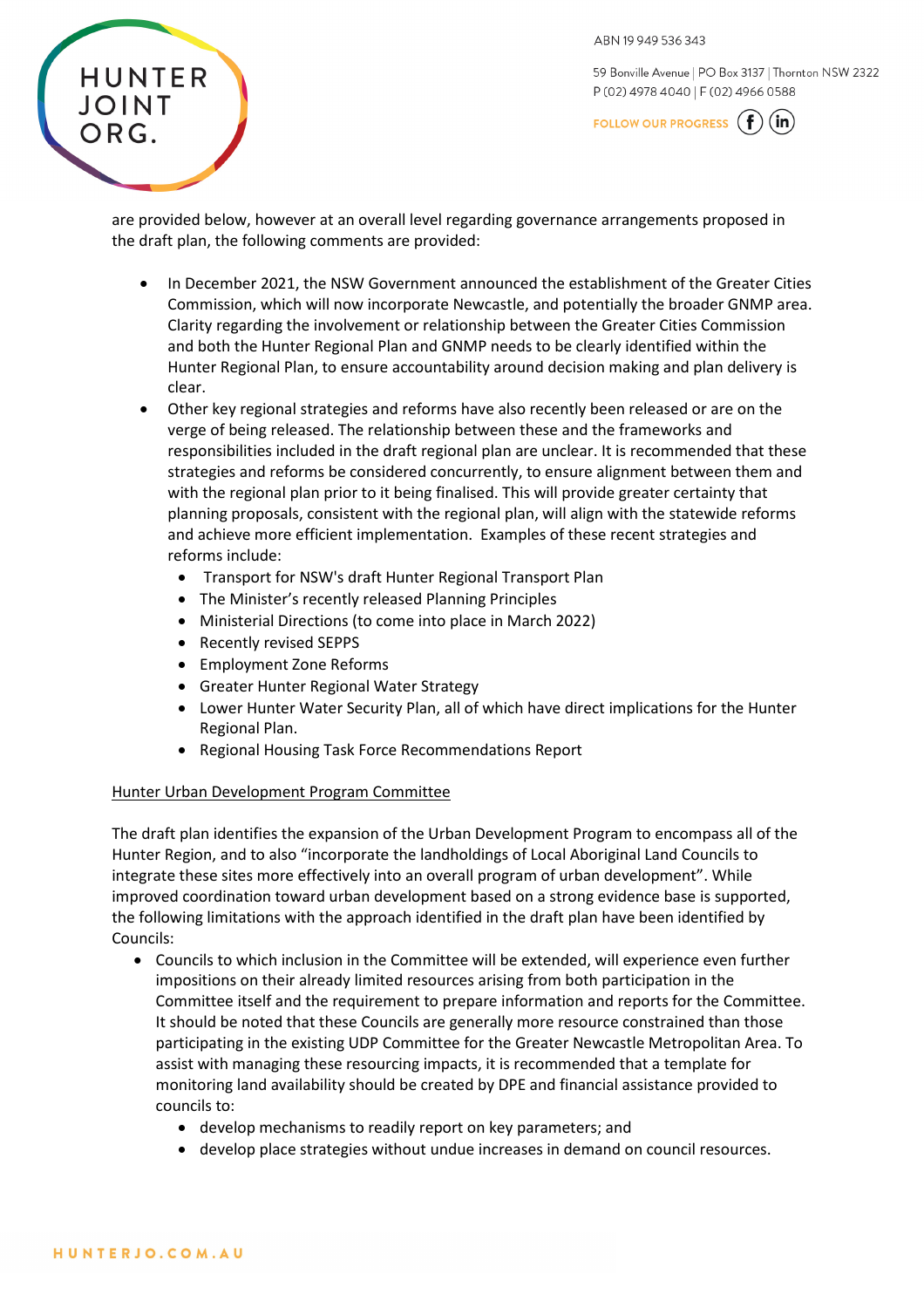

FOLLOW OUR PROGRESS  $(f)(in)$ 

- The draft plan identifies a broad remit for the extended UDP Committee. Given representation proposed for the Committee includes a number of industry and professional stakeholders (eg. UDIA, Property Council), this could create the perception of bias toward development industry outcomes. This could be addressed by refining the scope of the Committee to a very specific role, or potentially broadening membership to reflect specific objectives and outcomes identified by the draft plan. For example, expanded membership could include:
	- NSW Communities and Justice to provide a focus on addressing housing issues around quality, availability and affordability
	- Aboriginal representation, particularly given the integration of the landholdings of Local Aboriginal Land Councils within the remit of the Committee
	- Other relevant specialist State Government Agency representatives (eg. Department of Planning & Environment Biodiversity and Conservation Division) to ensure that all aspects of planning are considered.
- The current structure of the Committee and its focus has the potential to mean regional Councils characterised by lower urban growth rates (i.e. those not included in the current GNMP area) will be considered a lower priority for the Committee, reducing the ability of these Councils to provide development that is needed by their local communities

#### Place Delivery Group

**HUNTER** 

**JOINT** 

ORG.

The draft plan identifies that place strategies will be overseen by a place delivery group chaired by the Department, and including relevant public authorities, infrastructure providers and LALC's and councils. Improved alignment of infrastructure, planning and collaboration across government through the Place Delivery Group (PDG) is welcomed. To function successfully (i.e. with efficient and effective decision-making) and to provide certainty when planning significant growth areas it is recommended that the Place Delivery Group:

- Include all relevant State agency and utility representatives, such as Hunter Water and Ausgrid, to allow the group to consider all infrastructure simultaneously in planning for growth areas.
- Be provided with certainty on the provision of infrastructure in precinct planning. There is concern the PDG will have difficulty achieving this as most State agencies are unable to commit to infrastructure provision without funding available.
- Be clear on how commitments to Place Strategies and the associated infrastructure is to be addressed.
- Have quick and helpful direction for transitioning existing projects into the new process.

To be effective at a broader governance level, the PDG therefore requires the necessary authority and/or statutory backing to be able to compel or make agencies and other delivery partners accountable for the delivery actions assigned to them. This will be necessary to overcome primary challenges arising from portfolio driven governance arrangements independently driving the priorities of agencies that can contribute to sub optimal outcomes including misaligned sequencing of infrastructure and service delivery. Ensuring that the delivery, monitoring and evaluation systems established by the PDG are clear around delivery responsibility, the outcomes to be realised, the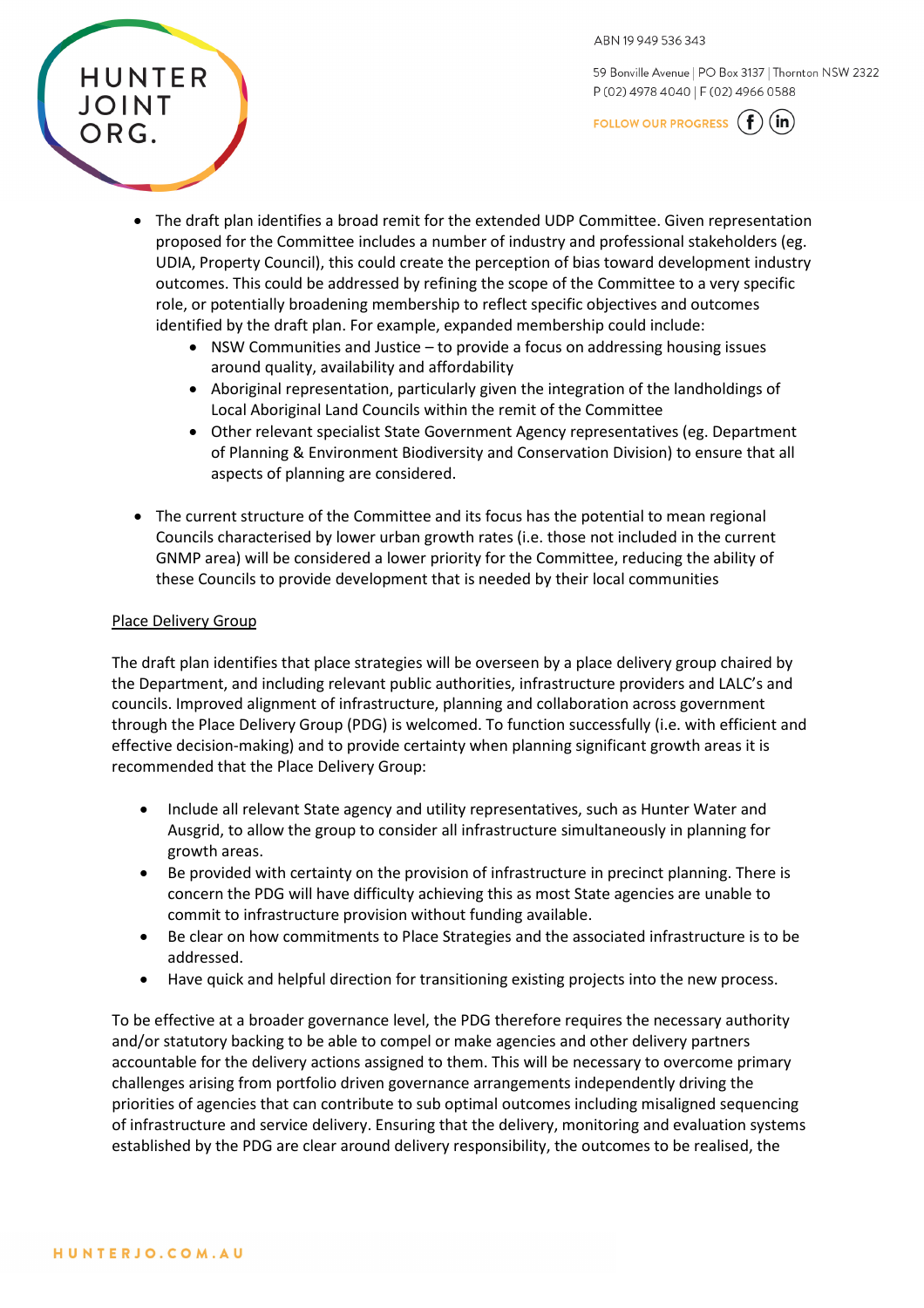

59 Bonville Avenue | PO Box 3137 | Thornton NSW 2322 P (02) 4978 4040 | F (02) 4966 0588

FOLLOW OUR PROGRESS  $(f)$  $(in)$ 

reporting obligations of delivery partners and the triggers / processes for amending priorities will be critical to successful implementation of the plan's objectives.

### **4. Connectivity**

The region's councils, through the Hunter JO have identified intra-regional connectivity as a primary regional issue that will need to be addressed to effectively deliver on the objectives identified in the draft Regional Plan. The Hunter region is comprised of different communities, assets and features, that while individually unique, effectively function as a connected and collective whole that together underpin the identity, lifestyle and functioning of the region. Improved, effective connectivity within the region will be critical to successfully delivering the range of objectives included in the draft plan. Intra-regional connectivity will underpin the ability to provide affordable housing; to attract and move skills and talent throughout the region; facilitate the movement of goods and services efficiently and effectively (including to the regional's two major international gateways); and to provide the vibrant and liveable communities to which the plan aspires.

The place based planning approach underpinning the draft plan is recognised and supported, and will assist in maintaining and adding value to these local characteristics. It is recommended however, that the plan's narrative also strongly recognise the importance of maintaining and improving connectivity between these diverse communities, features and assets, to maintain the value proposition that this provides to residents and visitors to the region.

While the draft plan acknowledges that connectivity plays an important role in linking the region's diversity together, the objectives and strategies within Objective 8, focus predominantly on interregional and global connectivity. While this broader connectivity is central to the region's future economic evolution and liveability, it is recommended that an increased emphasis be included in the plan around "intra" regional connectivity, which will be crucial to ensuring that the region itself will be able to best capitalise on the opportunities from enhanced global connectivity provided through Newcastle Airport and the Port of Newcastle.

While the plan addresses the identification and prioritisation of infrastructure on a place based / structure planning basis, it is unclear how the identification and prioritisation of regional scale infrastructure required to underpin connectivity between "places" will be identified and prioritised. This will be important to ensure that key intra-regional infrastructure needs are strategically identified and planned for, and to ensure that the impacts of local place based planning don't negatively impact on regional infrastructure connectivity, for example, the creation of new transport pinch pints within another place arising from planning decisions occurring elsewhere that have not adequately considered the broader impacts of place based planning decisions.

### Standardisation / Streamlining of Delivery Processes

It is noted that the Infrastructure First Place-based Delivery process is an approach that is also reflected in the recommendations of the Regional Housing Taskforce Recommendation Report. The Infrastructure First Place-based Delivery process identified in the draft regional plan however, can currently be interpreted as having a bias towards streamlining greenfield development over infill development to cater for growth. It is recommended that the process: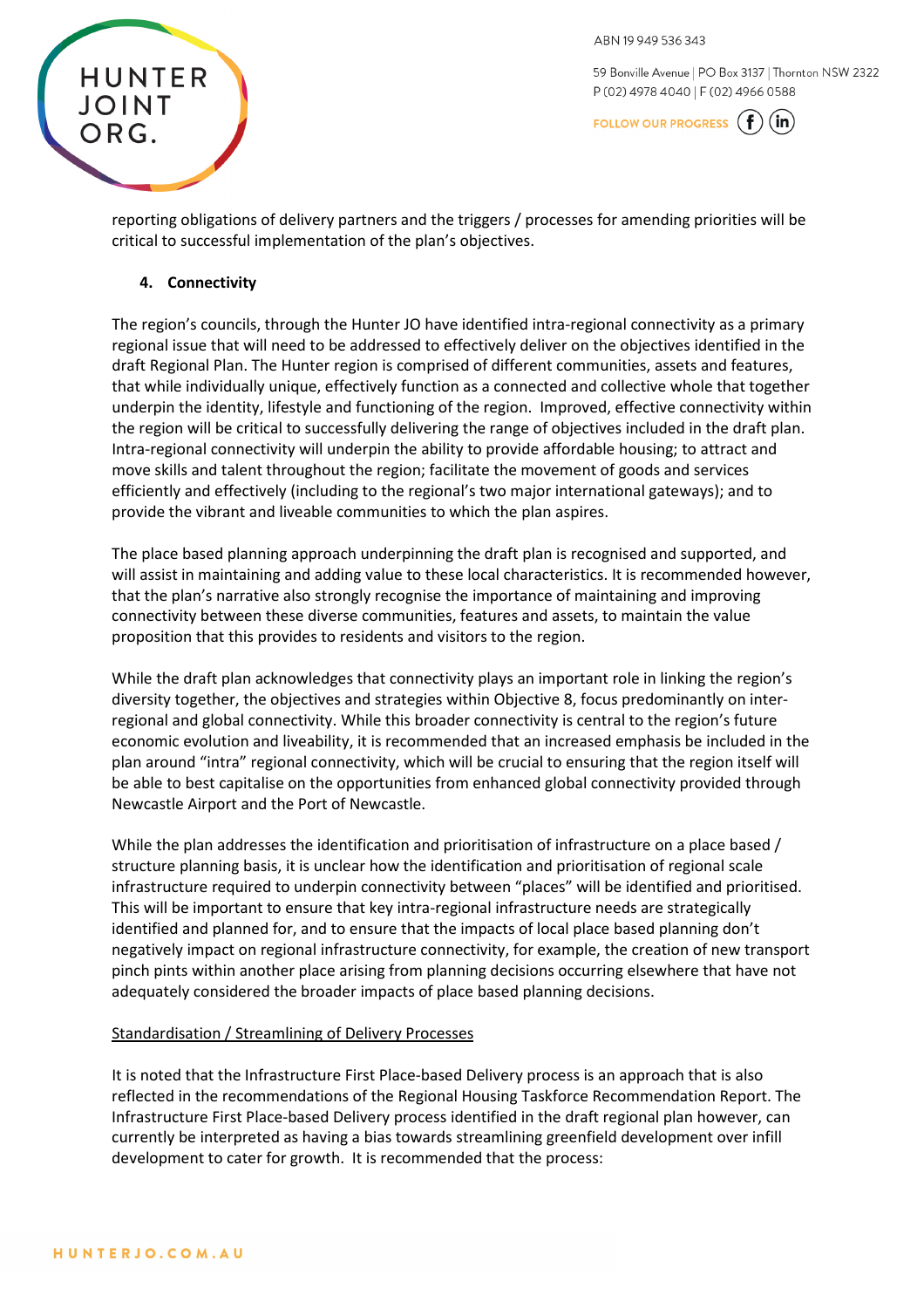59 Bonville Avenue | PO Box 3137 | Thornton NSW 2322 P (02) 4978 4040 | F (02) 4966 0588

FOLLOW OUR PROGRESS  $(f)(in)$ 

- Streamline planning processes to support infill development and growth outcomes; not only greenfield land release. The vision of the draft Hunter Regional Plan is unlikely to be realised without State Government action and funding support to unlock infill development and improvement of existing urban environments in line with the Better Placed and Greener Places guidelines.
- Provide a genuine streamlined process that does not simply replicate the existing rezoning process.
- Provide an appropriate funding mechanism to enable councils to more actively pursue strategic goals rather than relying on proponents to fund planning investigations.
- Consider the priorities within each Council area and not just the priorities of high growth locations (eg. the residential yields and minimum lot sizes will differ significantly between metro locations and regional towns)

To this end the Hunter JO has been working on a project with stakeholders to achieve 'A collaborative approach to rezoning in the Hunter region', to investigate a common approach to rezoning processes to achieve the following objectives:

- Streamline, simplify and standardise processes for Hunter councils and proponents.
- Target key barriers to deliver in the planning proposal process.
- Ensure Hunter councils and DPIE (and the community) see a return on the investment in regional and local strategic planning and the adoption of local strategic planning statements.

Supporting processes and frameworks will be essential to ensure successful delivery of the regional plan. This includes measures that:

- Can be put in place at the regional level within the regional plan, to provide greater certainty and efficiencies during the planning and rezoning process.
- Are supportive of reform to processes 'behind the plan' at the regional level to achieve collaboration, and efficient implementation of strategic planning outcomes.

At a workshop in September 2021 hosted by the Hunter JO, the following matters were identified as key areas to improve to achieve rezoning (in order):

- Standard process for resolution of agency issues
- Standard agency advice on specific issues
- Gateway information requirements
- Standard Gateway conditions
- Planning proposal templates
- Lodgement forms

At the workshop, agency consultation and resolution of agency issues was identified as a key issue in the planning proposal process. Including processes and measures in the regional plan that provide further guidance on the resolution of agency issues 'up-front' during the strategic planning and planning proposal process would be of benefit.

This project is ongoing, and the Hunter JO and member councils look forward to continuing to collaborate with the DPIE Hunter office on it to achieve these objectives, which would support the implementation of the regional plan when finalised.

**HUNTER** 

JOINT

ORG.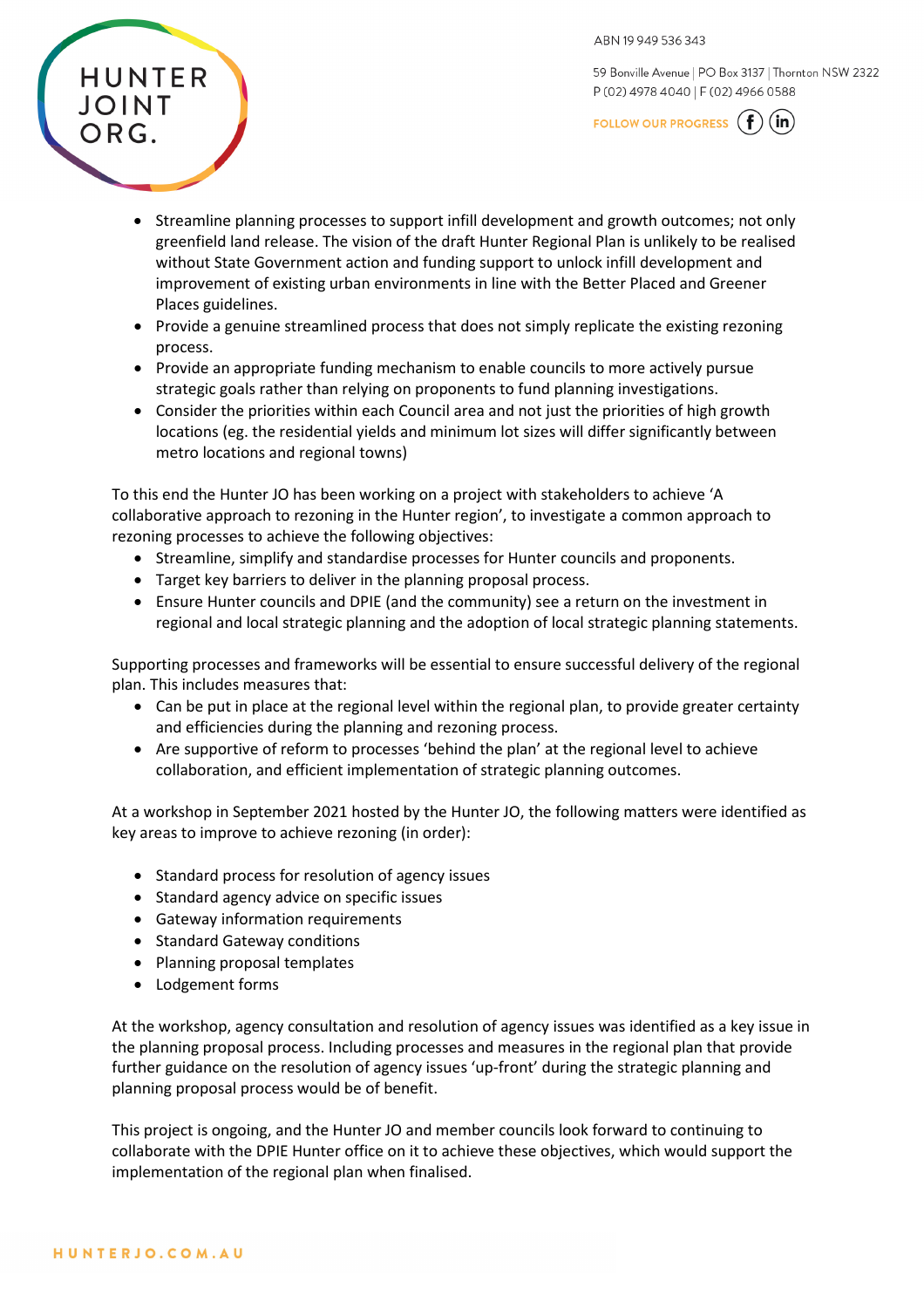

59 Bonville Avenue | PO Box 3137 | Thornton NSW 2322 P(02) 4978 4040 | F(02) 4966 0588

FOLLOW OUR PROGRESS  $\bigoplus$  (in)

# 5. Comments Specific to individual draft plan objectives

| <b>Objective</b>                                                               | <b>Comments</b>                                                                                                                                                                                                                                                                                                                                                                                                                                                                                                                                                                                                                                                                                                                                                                                                                                                                                                                                                                                                                                                                                                                                                                                                                                                                                                                                                                                                                   |
|--------------------------------------------------------------------------------|-----------------------------------------------------------------------------------------------------------------------------------------------------------------------------------------------------------------------------------------------------------------------------------------------------------------------------------------------------------------------------------------------------------------------------------------------------------------------------------------------------------------------------------------------------------------------------------------------------------------------------------------------------------------------------------------------------------------------------------------------------------------------------------------------------------------------------------------------------------------------------------------------------------------------------------------------------------------------------------------------------------------------------------------------------------------------------------------------------------------------------------------------------------------------------------------------------------------------------------------------------------------------------------------------------------------------------------------------------------------------------------------------------------------------------------|
| Objective 1.<br>Diversify the<br>Hunter's mining<br>and industrial<br>capacity | The Plan highlights a shift in the government's approach to post-mining land<br>use considerations. Rather than returning land to its pre-mining state, or as<br>agricultural or biodiversity land, the Plan states there may be opportunities<br>to utilise mining infrastructure to leave an economic legacy for the<br>community, with opportunities for future investors to develop the land post-<br>relinquishment.                                                                                                                                                                                                                                                                                                                                                                                                                                                                                                                                                                                                                                                                                                                                                                                                                                                                                                                                                                                                         |
|                                                                                | This approach is supported, as is the action identified in the draft plan for the<br>Department to investigate site compatibility mechanisms to allow<br>development applications to be lodged for non-permissible uses and<br>associated subdivision for the areas of interest parts of mine sites consistent<br>with the Hunter Regional Plan, and considering mechanisms to provide more<br>flexibility in post mining land uses as part of the development consent<br>process. It is recommended that when implementing this action the following<br>be considered:<br>Proximity - Implementing this action is particularly relevant to<br>٠<br>circumstances where mines are not too remote from other services<br>and amenities, or the site will be able to provide these as well.<br>Managing industrial capacity and creating flexible planning and<br>$\bullet$<br>development controls will need to respond to new opportunities and<br>technologies, including catalytic investments and transition to net<br>zero emissions. This may mean a shift from traditional industrial and<br>manufacturing into advanced and smart manufacturing, artificial<br>intelligence and robotics, or more distributed manufacturing. E-<br>commerce is increasing demand for warehouse and logistic<br>properties to accommodate automated warehousing.<br>Compatibility criteria should actively facilitate the implementation of |
|                                                                                | industries and practices that align with the NSW Governments' targets and<br>objectives for "Net Zero by 2050" and the Hunter Renewable Energy Zone,<br>and the region's move toward a Circular Economy.                                                                                                                                                                                                                                                                                                                                                                                                                                                                                                                                                                                                                                                                                                                                                                                                                                                                                                                                                                                                                                                                                                                                                                                                                          |
|                                                                                | Strategy 1.4 Circular Economy - the inclusion of Circular Economy within this<br>objective is welcomed, as are the range of focus areas identified within the<br>Strategy. It is recommended however, that an additional action be included<br>to remove barriers / provide incentives and planning support to facilitate the<br>establishment of knowledge and innovation hubs within circular economy<br>precincts.                                                                                                                                                                                                                                                                                                                                                                                                                                                                                                                                                                                                                                                                                                                                                                                                                                                                                                                                                                                                             |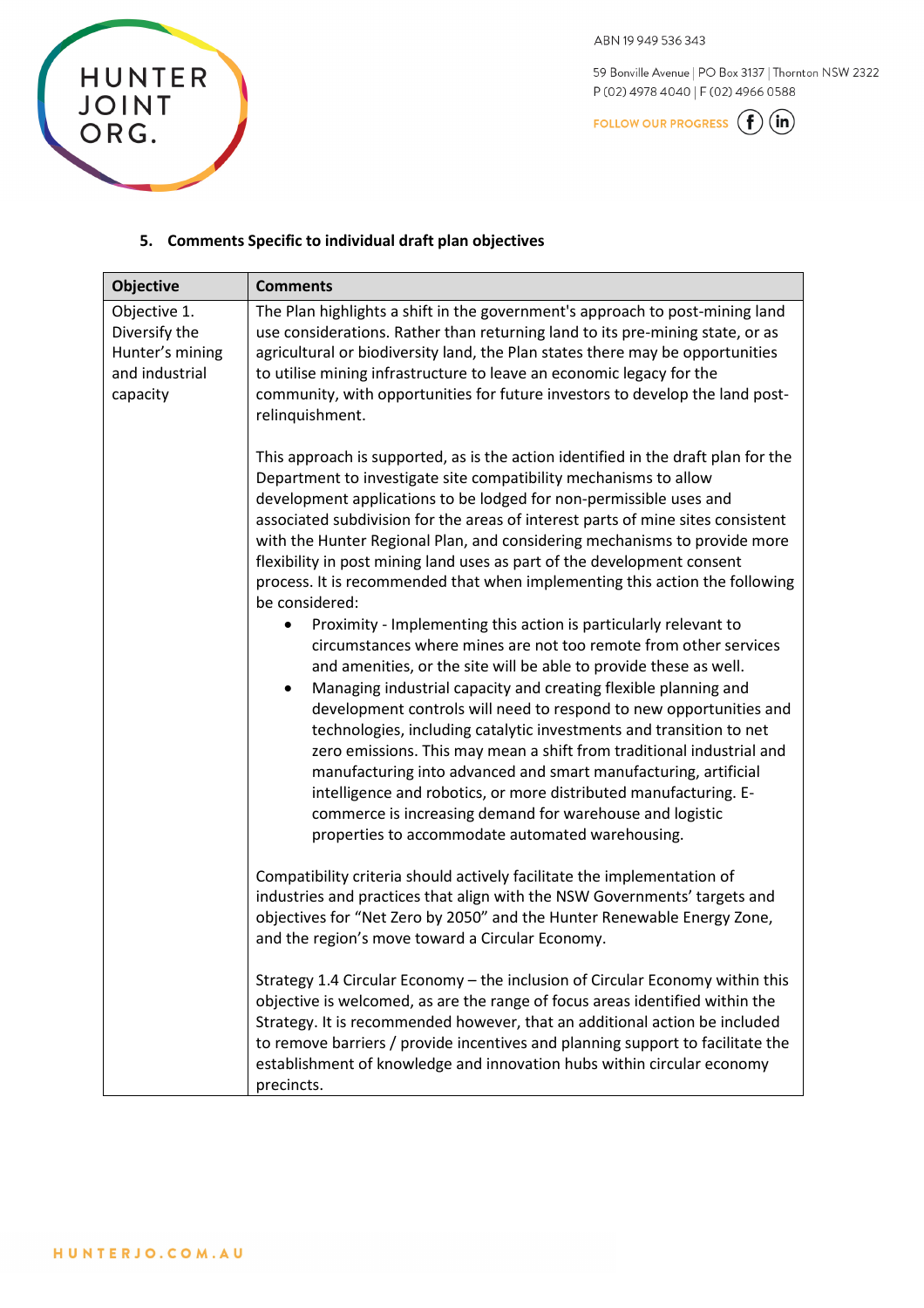59 Bonville Avenue | PO Box 3137 | Thornton NSW 2322 P(02) 4978 4040 | F(02) 4966 0588

FOLLOW OUR PROGRESS  $\bigoplus$   $\overline{\mathfrak{m}}$ 

| <b>Objective</b>                                                                                                                     | <b>Comments</b>                                                                                                                                                                                                                                                                                                                                                                                                                                                                                                                                                                                                                                                                                                                                                                                                                                                                                                                                                                                                                                                                                                                                                                                                                                                                                                                                                                                                                                                                                                                                                                                                                                                                                                                                                                                                                                                                                                              |
|--------------------------------------------------------------------------------------------------------------------------------------|------------------------------------------------------------------------------------------------------------------------------------------------------------------------------------------------------------------------------------------------------------------------------------------------------------------------------------------------------------------------------------------------------------------------------------------------------------------------------------------------------------------------------------------------------------------------------------------------------------------------------------------------------------------------------------------------------------------------------------------------------------------------------------------------------------------------------------------------------------------------------------------------------------------------------------------------------------------------------------------------------------------------------------------------------------------------------------------------------------------------------------------------------------------------------------------------------------------------------------------------------------------------------------------------------------------------------------------------------------------------------------------------------------------------------------------------------------------------------------------------------------------------------------------------------------------------------------------------------------------------------------------------------------------------------------------------------------------------------------------------------------------------------------------------------------------------------------------------------------------------------------------------------------------------------|
| Objective 2 -<br>Ensure economic<br>self-<br>determination for<br>Aboriginal<br>communities                                          | This objective is supported. However, as identified previously in this<br>submission, while the expanded focus of the UDP Committee identifies an<br>expansion of scope to include the landholdings of Local Aboriginal Land<br>Councils within its remit, there is no representation from Aboriginal<br>communities on the proposed UDP Committee.<br>Building capability and capacity within Aboriginal communities and<br>organisations to ensure economic self-determination will also require<br>significant support and resourcing. It is recommended that the NSW                                                                                                                                                                                                                                                                                                                                                                                                                                                                                                                                                                                                                                                                                                                                                                                                                                                                                                                                                                                                                                                                                                                                                                                                                                                                                                                                                     |
| Objective 3.<br>Create a 15-<br>minute region<br>made up of<br>mixed, multi-<br>modal, inclusive<br>and vibrant local<br>communities | Government provide the necessary resources to support this process.<br>This objective is supported, however as acknowledged in the plan, it<br>represents a significant change in approach for the region, given that for<br>many decades, growth in the Hunter has assumed that cars would continue<br>to underpin most of our needs, often involving travelling long distances to do<br>so. As a consequence, regional growth has developed both in land use, urban<br>design and transport infrastructure, in a way that has made personal vehicle<br>use the most attractive choice, and indeed often the only realistic choice.<br>The following factors need to be considered regarding delivering on this<br>objective:<br>Greater clarity is required as to how this objective will be achieved in<br>regional towns and villages where the public transport (school based) and<br>pedestrian/cycle paths are limited, and where the current density ratios<br>and percentage of infill versus greenfield development are substantially<br>different to more urban areas, which is often a reflection of lifestyle<br>choice (i.e. a desire for larger lots in peri-urban and rural areas)<br>To be successful, integration of this objective will be required within other<br>$\bullet$<br>key regional planning strategies, activities and services (e.g. Regional<br>Transport and Health Services strategies).<br>This objective can be supported substantially through the establishment<br>$\bullet$<br>and/or protection of regional corridors to facilitate both local and regional<br>interconnectivity. For example, the region has a number of existing<br>regional corridors including existing or former rail lines, that if proactively<br>preserved have the potential to provide:<br>Future routes for light or heavy passenger rail<br><b>Bus routes</b><br>Recreational walking and cycling routes |
|                                                                                                                                      | Development of an assessment matrix would assist councils and/or<br>applicants to determine how easy and enjoyable it is for a person to access<br>their local centre. Walkability studies and cycling studies will need to be<br>developed to support the 15-minute neighbourhood concept. A matrix<br>should be included to allow councils to determine future residents'<br>accessibility to local centres in a relatively comparable and consistent way.                                                                                                                                                                                                                                                                                                                                                                                                                                                                                                                                                                                                                                                                                                                                                                                                                                                                                                                                                                                                                                                                                                                                                                                                                                                                                                                                                                                                                                                                 |

HUNTERJO.COM.AU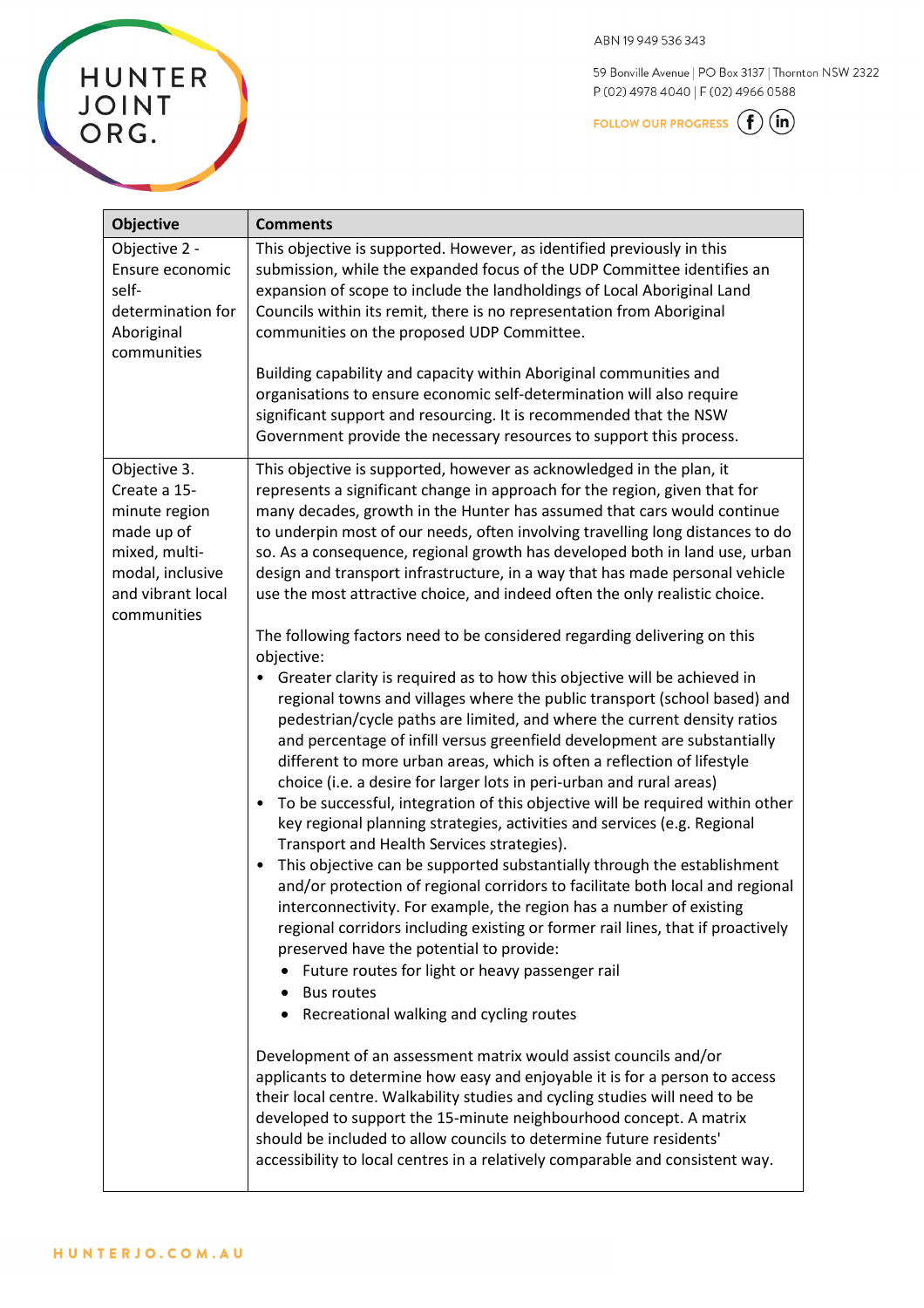HUNTER<br>JOINT<br>ORG.

ABN 19949536343

59 Bonville Avenue | PO Box 3137 | Thornton NSW 2322 P(02) 4978 4040 | F(02) 4966 0588

FOLLOW OUR PROGRESS  $\bigoplus$  (in)

| <b>Objective</b>                                                                                        | <b>Comments</b>                                                                                                                                                                                                                                                                                                                                                                                                                                                                                                                                                                                                                                                                                                                                                                                                                                                                                                                                                                                                      |
|---------------------------------------------------------------------------------------------------------|----------------------------------------------------------------------------------------------------------------------------------------------------------------------------------------------------------------------------------------------------------------------------------------------------------------------------------------------------------------------------------------------------------------------------------------------------------------------------------------------------------------------------------------------------------------------------------------------------------------------------------------------------------------------------------------------------------------------------------------------------------------------------------------------------------------------------------------------------------------------------------------------------------------------------------------------------------------------------------------------------------------------|
|                                                                                                         | Work undertaken by the Hunter JO during 2021 has identified the significant<br>potential to link existing and planned cycleway infrastructure across all<br>council areas; to create an integrated region wide network. The "Shiraz to<br>Shore Cycle Trail", connects the picturesque wine country to the spectacular<br>coastal beaches and lakes, providing the spine to a much broader connected<br>regional cycleway experience. The Shiraz to Shore concept takes advantage<br>of the Hunter's flat river valley to create a truly accessible cycle experience<br>that doesn't require a high level of the fitness or skill. In addition to<br>improving local connectivity between centres, the project would be a<br>showpiece regional asset and experience that would attract cycle tourism to<br>the region, which is well documented as a driver of visitor spend and<br>overnight stays. The inclusion of "Shiraz to Shore" as signature connectivity<br>project within the strategy would be welcomed. |
| Objective 4. Plan<br>for "Nimble<br>Neighbourhoods",<br>diverse housing<br>and sequenced<br>development | While increasing population density is supported, achieving an urban density<br>requirement of 50-75 persons per hectare region-wide will be very<br>challenging. One way to address this may be to set more specific targets and<br>timeframes for high and low growth areas rather than establishing one target<br>for the whole region. Such targets could reflect the particular lifestyle and<br>characteristics of localities (e.g. coastal and rural features).                                                                                                                                                                                                                                                                                                                                                                                                                                                                                                                                               |
|                                                                                                         | Clarity is needed on how the minimum of 50-75 dwellings per hectare is to be<br>applied. Housing as "complying development" does not necessarily trigger a<br>council's involvement and existing greenfield developments in the Hunter are<br>currently not meeting this target. There needs to be clear direction and<br>possibly modelling in areas where it can be achieved to assist and encourage<br>its take-up.                                                                                                                                                                                                                                                                                                                                                                                                                                                                                                                                                                                               |
|                                                                                                         | The Regional Housing Taskforce Recommendation Report (October 2021)<br>makes a number of recommendations that are consistent with achieving this<br>objective. It is recommended that these be considered and reflected within<br>the plan, particularly given the challenges surrounding housing affordability<br>in the region.                                                                                                                                                                                                                                                                                                                                                                                                                                                                                                                                                                                                                                                                                    |
|                                                                                                         | The draft regional plan discusses the need for a range of housing types $-$<br>including affordable, diverse, and accessible. To achieve these outcomes,<br>Councils welcome further support from the NSW Government. For example,<br>at a practical level this could include photos and videos showing how well-<br>designed smaller dwellings and infill can work. These could show how<br>affordable and diverse housing can be well integrated, with real examples to<br>help pave the way for the region rather than each council try to sell this<br>important message on an individual basis. Financial or planning incentives<br>could also be provided to encourage adaptable housing that enables people<br>to live through different stages of their life without having to sell and move.                                                                                                                                                                                                                |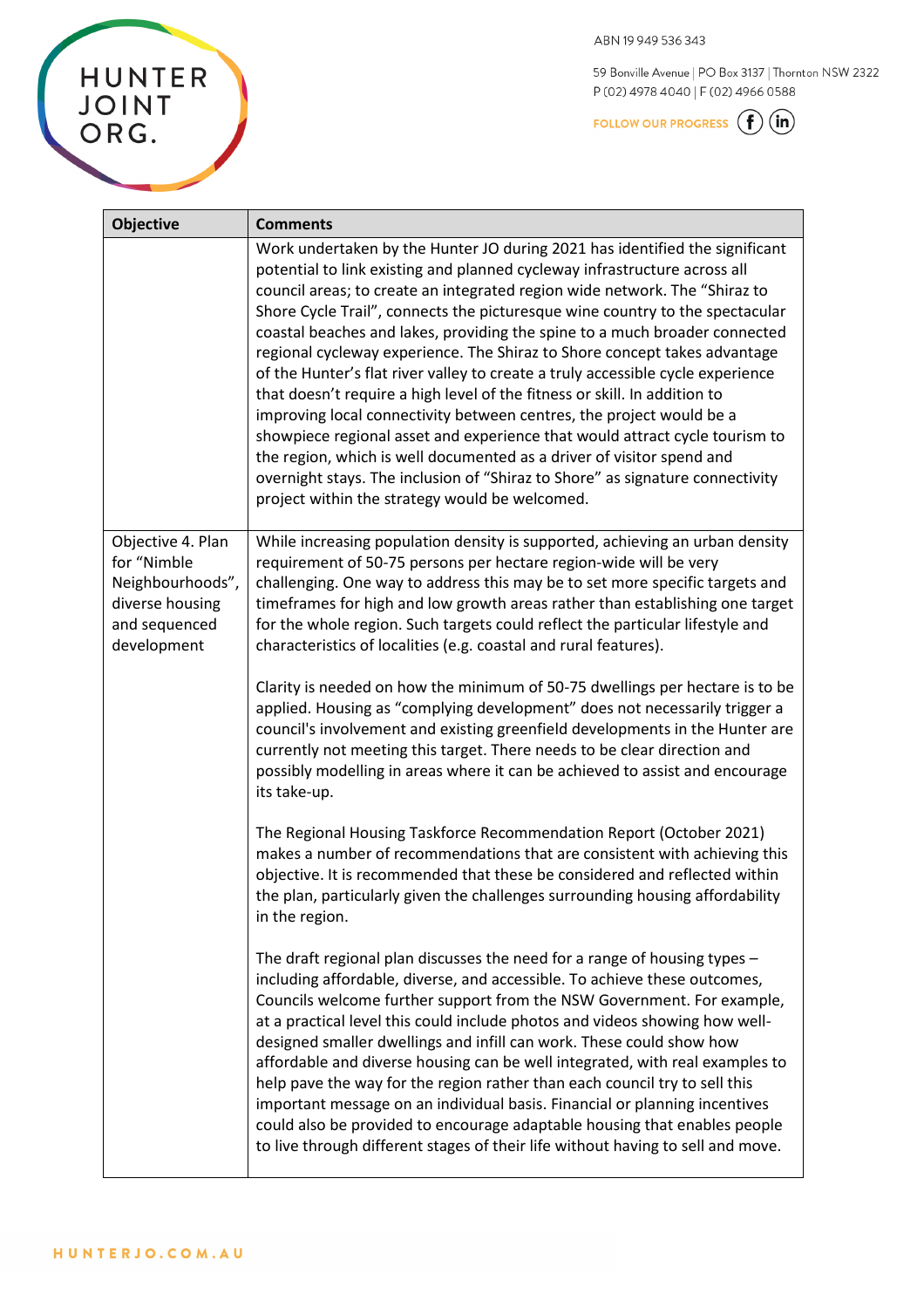59 Bonville Avenue | PO Box 3137 | Thornton NSW 2322 P(02) 4978 4040 | F(02) 4966 0588

FOLLOW OUR PROGRESS  $\left(\begin{matrix} \textbf{f} \end{matrix}\right)$   $\left(\begin{matrix} \textbf{in} \end{matrix}\right)$ 

|  |  | F |
|--|--|---|
|  |  |   |

| <b>Objective</b>                                                                                                              | <b>Comments</b>                                                                                                                                                                                                                                                                                                                                                                                                                                                                                                                                                                                                                                                                                                                                                                                                                                                                                                                                                                                                                                                                                                                                                                                                                                                                                                                                                    |
|-------------------------------------------------------------------------------------------------------------------------------|--------------------------------------------------------------------------------------------------------------------------------------------------------------------------------------------------------------------------------------------------------------------------------------------------------------------------------------------------------------------------------------------------------------------------------------------------------------------------------------------------------------------------------------------------------------------------------------------------------------------------------------------------------------------------------------------------------------------------------------------------------------------------------------------------------------------------------------------------------------------------------------------------------------------------------------------------------------------------------------------------------------------------------------------------------------------------------------------------------------------------------------------------------------------------------------------------------------------------------------------------------------------------------------------------------------------------------------------------------------------|
|                                                                                                                               | Disability inclusion and accessibility are key principles that Councils are<br>required to address in local planning processes. It is recommended that a<br>stronger emphasis be placed on these aspects within the objectives and<br>principles of the regional plan.                                                                                                                                                                                                                                                                                                                                                                                                                                                                                                                                                                                                                                                                                                                                                                                                                                                                                                                                                                                                                                                                                             |
| Objective 5.<br>Increase green<br>infrastructure and<br>quality public<br>spaces and<br>improve the<br>natural<br>environment | Recognition by the plan of the importance of connection to nature, and that<br>it is increasingly important to provide access to nature and green<br>infrastructure is strongly supported. Coastal environments (lakes and<br>beaches) and natural areas (waterways and biodiversity) are environmental<br>assets at the core of the region's "value proposition", and a strategic regional<br>approach to their planning and management is paramount to the future<br>liveability and economic evolution of the region. This includes consideration<br>of the strategic opportunities for realising regional biodiversity outcomes<br>that can be realised from the future management and rehabilitation of<br>mining lands.                                                                                                                                                                                                                                                                                                                                                                                                                                                                                                                                                                                                                                      |
|                                                                                                                               | The draft plan identifies (Strategy 5.6) the need for "strategic land use<br>planning to identify and take account of the location and extent of areas of<br>high environmental value, including areas of high environmental value,<br>including areas of potential serious and irreversible species, threatened<br>species, biodiversity corridors and koala habitat". This strategy is strongly<br>supported, however in order to be effectively realised, there is a need to<br>undertake a strategic region-wide biodiversity conservation assessment<br>process, and from the outcomes of this process, develop a Regional<br>Biodiversity Conservation Plan or equivalent. Such a plan would identify<br>regionally significant biodiversity assets and corridors and guide the effective<br>conservation, restoration and management of biodiversity and natural areas<br>across the region, including but not limited to the areas of habitat<br>connectivity identified in the draft plan (p48). As well as taking a broad<br>region-wide approach to biodiversity assessment and planning, a plan of this<br>nature would provide a strategic context within which to direct the<br>identification and implementation of biodiversity offsets generated from<br>development processes to locations of strategic priority and value across the<br>region. |
|                                                                                                                               | While waterways are identified within the draft plan (Strategy 5.10 and 5.11),<br>these strategies are quite limited in scope and focus predominantly on<br>development assessment. The potential to rehabilitate and reconnect the<br>region's waterways with the community is substantial, and would provide<br>environmental, economic and recreational benefits for local communities<br>right across the region, as has been demonstrated in other cities and regions<br>around the world where substantial waterway restoration initiatives have<br>been undertaken. It is recommended that the regional plan take a more<br>strategic approach to the planning and rehabilitation of the region's<br>waterways to realise these potential benefits right across the region.                                                                                                                                                                                                                                                                                                                                                                                                                                                                                                                                                                                 |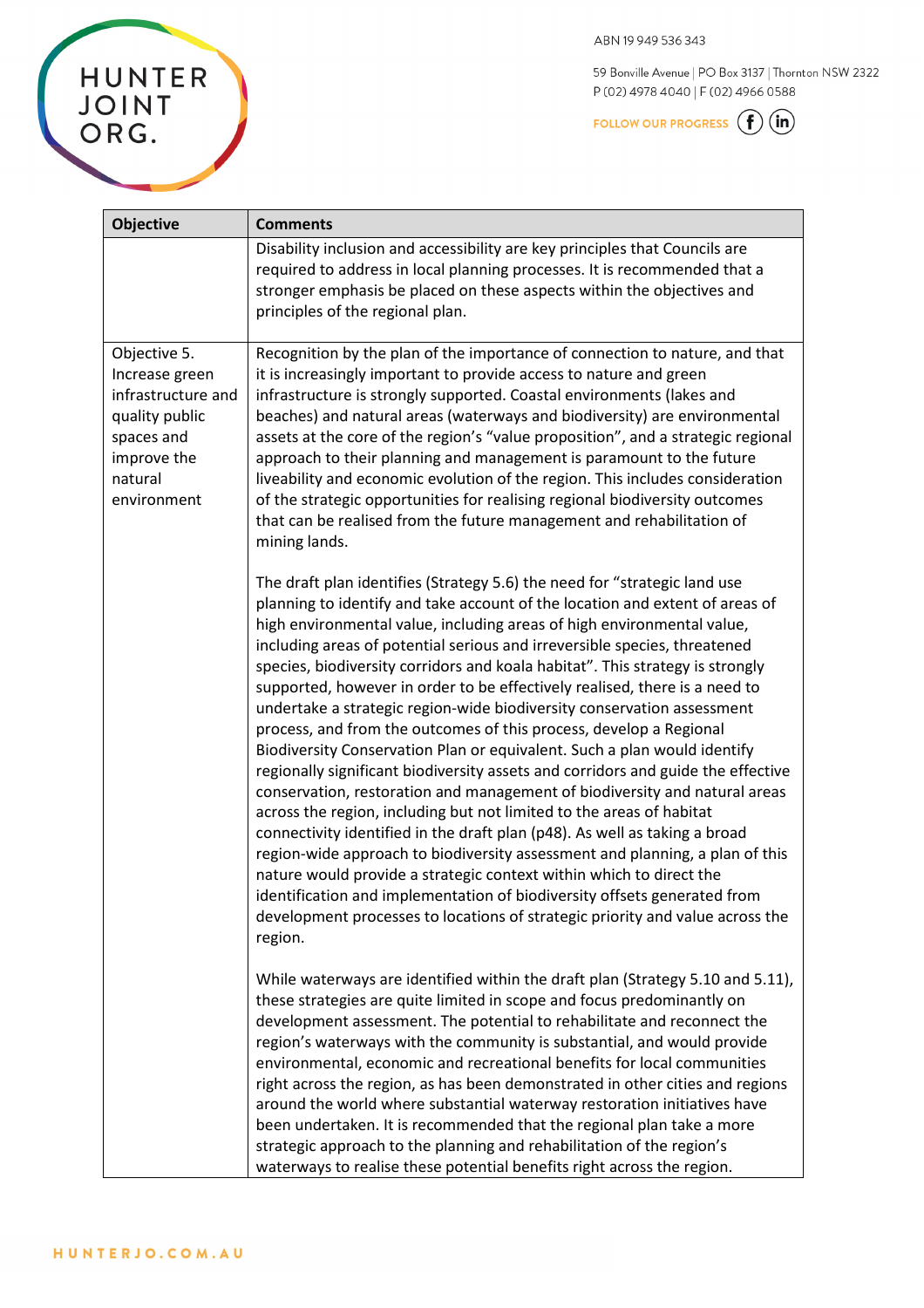59 Bonville Avenue | PO Box 3137 | Thornton NSW 2322 P(02) 4978 4040 | F(02) 4966 0588

FOLLOW OUR PROGRESS  $\bigoplus$   $\overline{\mathfrak{m}}$ 

| <b>Objective</b>                                                                                  | <b>Comments</b>                                                                                                                                                                                                                                                                                                                                                                                                                                                                                                                                                                                                                                                                                                                                                    |
|---------------------------------------------------------------------------------------------------|--------------------------------------------------------------------------------------------------------------------------------------------------------------------------------------------------------------------------------------------------------------------------------------------------------------------------------------------------------------------------------------------------------------------------------------------------------------------------------------------------------------------------------------------------------------------------------------------------------------------------------------------------------------------------------------------------------------------------------------------------------------------|
|                                                                                                   | Building on the above comment regarding Strategies 5.10 and 5.11, creating<br>more green space and opportunities for community activity in direct<br>proximity to the region's waterways could also be activated by planning<br>strategies and mechanisms that encourage more adaptive, softer approaches<br>to flood mitigation and drainage (e.g. the restoration of concrete drainage<br>channels to more natural waterways and reduced "hard' engineering<br>solutions for managing flood risk.                                                                                                                                                                                                                                                                |
| Objective 6.<br>Reach net zero<br>and increase<br>resilience and<br>sustainable<br>infrastructure | From the perspective of building resilience to the impacts of climate change,<br>this objective focuses predominantly on natural disasters / resilience to<br>shocks. It is recommended that greater recognition be included within this<br>section of the need for the region to proactively plan for the longer term risks<br>and opportunities that will arise from forecast changes in climate. These risks<br>and opportunities span all aspects of the region's communities and economic<br>activities, including agriculture, mining, food security, water management,<br>retail and tourism.                                                                                                                                                               |
|                                                                                                   | Particular reference should be made to the Hunter Central Coast Adaptation<br>Strategy developed by DPIE and endorsed by the Hunter Central Coast<br>Regional Leadership Executive in late 2021. This strategy seeks to guide<br>regional collaboration and complementary approaches to increase regional<br>resilience to climate change impacts, across a number of focus areas that are<br>strongly aligned with those of the draft Hunter Regional Plan. Through the<br>strategy, government will build adaptive capacity in the Hunter and Central<br>Coast regions to respond to the negative impacts of climate change and<br>engage effectively with the community to ensure an equitable adaptation to<br>climate change impacts for the whole community. |
|                                                                                                   | Building resilience of the region's water resources (quantity and quality) is<br>not really addressed within this objective, however future access to water<br>supplies will underpin the delivery of many of the other objectives and<br>strategies identified within the draft regional plan (economic, social and<br>environmental). It is recommended a greater focus on water resilience be<br>incorporated, including strategies for ensuring place based plans integrate<br>increased water resilience and efficiency within the urban environment, for<br>natural ecosystems and for increasing agricultural diversity and<br>intensification.                                                                                                             |
|                                                                                                   | A transition to low emissions transport across the region will play a<br>substantial role in facilitating achievement of this "reach net zero" objective.<br>The opportunity exists for the regional plan to outline a more strategic<br>approach to the planning and implementation of zero / low emissions<br>transport technologies and networks across the region (e.g. EV charging<br>networks) to facilitate the uptake of such technologies, and to attract                                                                                                                                                                                                                                                                                                 |

HUNTER<br>JOINT<br>ORG.

**F**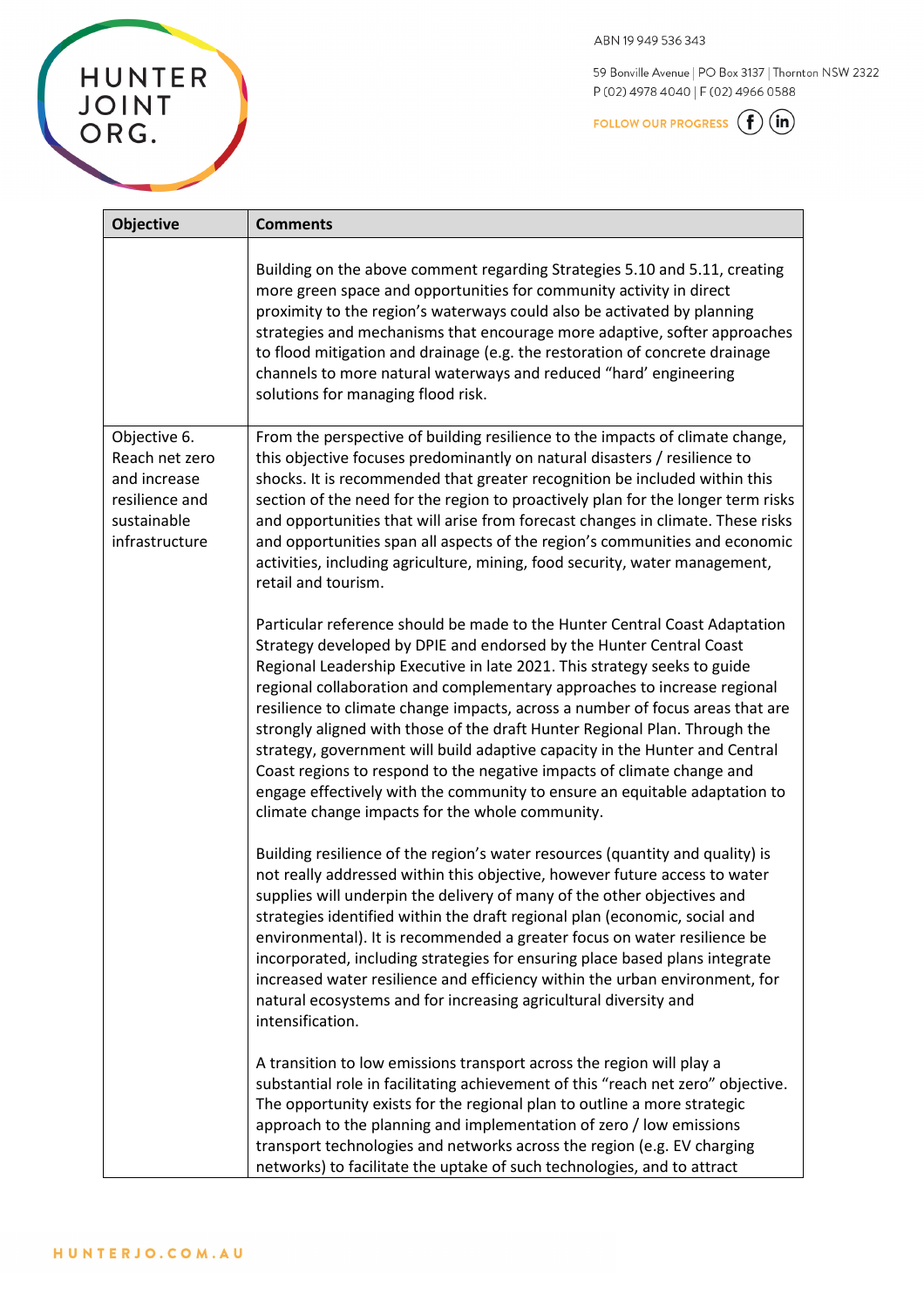59 Bonville Avenue | PO Box 3137 | Thornton NSW 2322 P(02) 4978 4040 | F(02) 4966 0588

FOLLOW OUR PROGRESS  $\bigoplus$  (in)

| <b>Objective</b>                                                                                                                  | <b>Comments</b>                                                                                                                                                                                                                                                                                                                                                                                                                                                                                                                                                                                                                                                                                                                                                                |
|-----------------------------------------------------------------------------------------------------------------------------------|--------------------------------------------------------------------------------------------------------------------------------------------------------------------------------------------------------------------------------------------------------------------------------------------------------------------------------------------------------------------------------------------------------------------------------------------------------------------------------------------------------------------------------------------------------------------------------------------------------------------------------------------------------------------------------------------------------------------------------------------------------------------------------|
|                                                                                                                                   | external investment in this kind of infrastructure across the region. Planning<br>strategies and development standards have the potential to facilitate,<br>incentivise or regulate to encourage these changes along with car free, car<br>emission neutral developments.                                                                                                                                                                                                                                                                                                                                                                                                                                                                                                      |
|                                                                                                                                   | The integration of resilient housing design principles within new<br>developments and the retrofitting of older developments (along with<br>broader streetscapes and community spaces) to improve both resilience to<br>climate impacts (eg extreme heat, storms and flooding) and energy and<br>water efficiency, has the potential to contribute substantially to achieving the<br>"reach net zero" target. The regional plan has the potential, through strategic<br>goals and planning controls, to facilitate the uptake of more resilient and<br>efficient design, which in addition to reducing shock impacts arising from<br>extreme events, will also contribute to long term housing affordability and<br>liveability by reducing ongoing household operating costs. |
| Objective 7. Plan<br>for businesses<br>and services at<br>the heart of<br>healthy,<br>prosperous and<br>innovative<br>communities | The draft regional plan does not articulate the current skills shortages facing<br>the Hunter Region, where less than 50% of the population have post-school<br>qualifications, yet 90+% of future jobs are expected to require such<br>qualifications.                                                                                                                                                                                                                                                                                                                                                                                                                                                                                                                        |
|                                                                                                                                   | It is recommended that this objective should be accompanied with a region-<br>wide plan to develop local skills and attract people to the region who are<br>highly skilled. In line with this, the name of the objective could also be<br>renamed "Plan for highly skilled people at the heart of healthy, prosperous,<br>and innovative communities" to reflect the significance of this challenge.                                                                                                                                                                                                                                                                                                                                                                           |
|                                                                                                                                   | COVID-19 pandemic has led to a significant increase in people working<br>remotely, often connected to employment in Sydney, Melbourne, or other<br>global cities. There is an opportunity for the Hunter Region to attract remote<br>workers due to the advantageous lifestyle our region offers. Similarly, region-<br>wide strategies could be implemented to integrate remote workers with local<br>professional ecosystems.                                                                                                                                                                                                                                                                                                                                                |
|                                                                                                                                   | Strategy 7.5 does not appear to be a strategy, but a list of activities already<br>undertaken. Health care is an important part of the Hunter's economy and<br>services and should be better integrated and supported with strategy.<br>Similarly, education and childcare are very important to a functional and<br>successful community and direction is needed in these areas.                                                                                                                                                                                                                                                                                                                                                                                              |
|                                                                                                                                   | Strategy 7.3 "Night-time Economy" - the extension of the focus of night-time<br>economy activities to incorporate non-alcohol based activities such as<br>extended opening hours for libraries, galleries and museums is welcomed                                                                                                                                                                                                                                                                                                                                                                                                                                                                                                                                              |

and encouraged.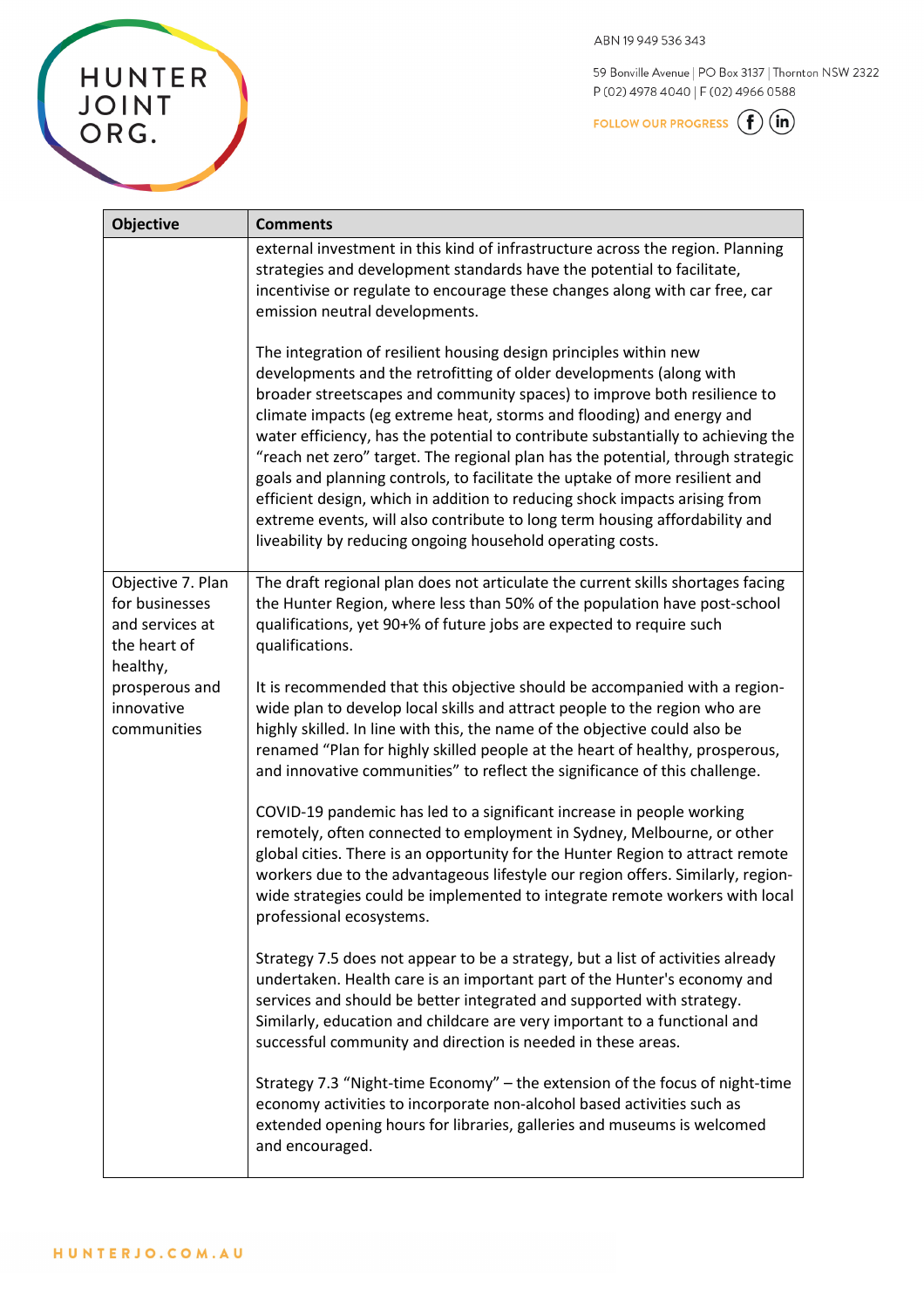59 Bonville Avenue | PO Box 3137 | Thornton NSW 2322 P(02) 4978 4040 | F(02) 4966 0588

FOLLOW OUR PROGRESS  $\bigoplus$   $\overline{\mathfrak{m}}$ 

| <b>Objective</b>                                                     | <b>Comments</b>                                                                                                                                                                                                                                                                                                                                                                                                                                                                                                                                                                                                                                                                                                                                                                             |
|----------------------------------------------------------------------|---------------------------------------------------------------------------------------------------------------------------------------------------------------------------------------------------------------------------------------------------------------------------------------------------------------------------------------------------------------------------------------------------------------------------------------------------------------------------------------------------------------------------------------------------------------------------------------------------------------------------------------------------------------------------------------------------------------------------------------------------------------------------------------------|
| Objective 8. Build<br>an inter-<br>connected and<br>globally focused | The objective of building an interconnected and globally focused Hunter is<br>fully supported, however this needs to encompass both inter-connectivity<br>and intra-connectivity to be successful.                                                                                                                                                                                                                                                                                                                                                                                                                                                                                                                                                                                          |
| Hunter                                                               | Strategically, one of the key moves required to underpin the successful<br>economic evolution of the region is to significantly improve direct<br>connectivity to global markets. This will provide the opportunity to underpin<br>the replacement of coal by building demand for new and additional products<br>and services, and at the level that will be needed to replace jobs that will be<br>lost from the region's transition away from coal. Efficient and effective<br>access to global markets will also be key to ensuring the region's<br>competitiveness in the global marketplace.                                                                                                                                                                                           |
|                                                                      | Creating a highly liveable region and facilitating ease of access to that<br>lifestyle via effective global connections will also be key to attracting and<br>retaining the skills and talent needed to drive this economic evolution.                                                                                                                                                                                                                                                                                                                                                                                                                                                                                                                                                      |
|                                                                      | As well as ensuring that the region is connected globally and to other regions,<br>the regional plan needs to include a focus on intra-regional connectivity. This<br>is necessary to address and rectify not only an existing deficit in transport<br>infrastructure that exists in the region, but will be integral to ensuring other<br>plan objectives such as the 15-minute region, affordable housing; attracting<br>talent, facilitating the movement goods and services efficiently and<br>effectively throughout the region; and providing vibrant and liveable<br>communities can be realised.                                                                                                                                                                                    |
|                                                                      | In addition to hard infrastructure, improving intra-regional connectivity will<br>also require strategies around transport system reviews, including the<br>improved integration and timetabling of transport services to meet<br>community needs and to connect key regional facilities. This is a substantial<br>task that will require collaboration across a number of State Government<br>agencies and key regional stakeholders such as Newcastle Airport and both<br>public and private transport providers. It is recommended that this be<br>included as a strategy in the Hunter Regional Plan along with who will be<br>responsible for driving this process. If addressed within the draft Hunter<br>Regional Transport Plan, it would be good to reflect this within the Plan. |
|                                                                      | In addition to the current strategies identified in the draft plan, it is<br>recommended that additional focus be included that recognises the<br>importance of off farm supply chain infrastructure and services that are<br>necessary (e.g. warehousing and distribution facilities) to ensure the viability<br>of on farm activities by ensuring their products are able to connect efficiently<br>with both domestic and international markets. This should consider the<br>planning strategies or measures can be implemented to facilitate the<br>appropriate and timely establishment of such facilities.                                                                                                                                                                            |